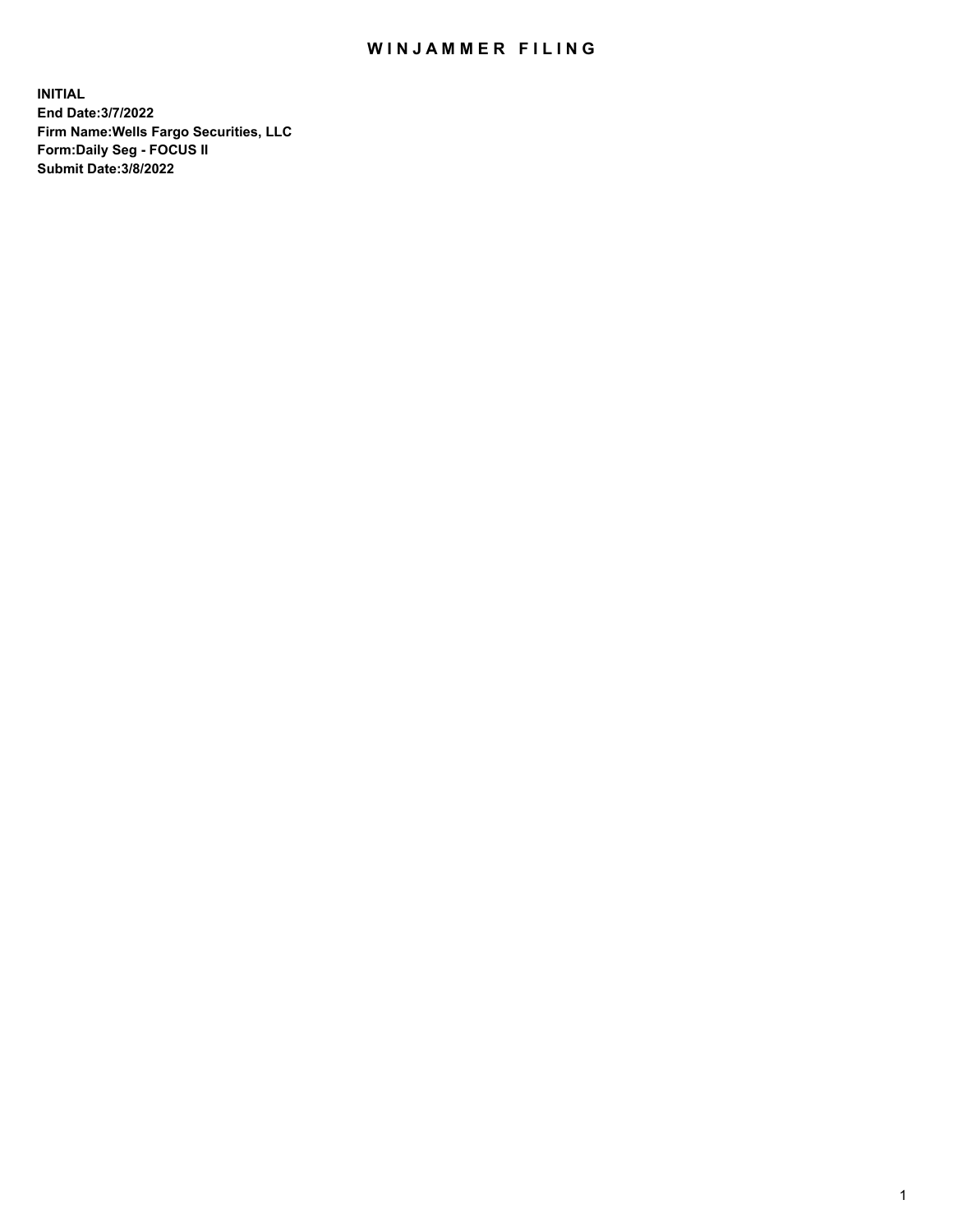**INITIAL End Date:3/7/2022 Firm Name:Wells Fargo Securities, LLC Form:Daily Seg - FOCUS II Submit Date:3/8/2022 Daily Segregation - Cover Page**

| Name of Company                                                                                                       | <b>Wells Fargo Securities LLC</b> |
|-----------------------------------------------------------------------------------------------------------------------|-----------------------------------|
| <b>Contact Name</b>                                                                                                   | <b>James Gnall</b>                |
|                                                                                                                       |                                   |
| <b>Contact Phone Number</b>                                                                                           | 917-699-6822                      |
|                                                                                                                       |                                   |
| <b>Contact Email Address</b>                                                                                          | james.w.gnall@wellsfargo.com      |
|                                                                                                                       |                                   |
| FCM's Customer Segregated Funds Residual Interest Target (choose one):                                                |                                   |
| a. Minimum dollar amount: ; or                                                                                        | 115,000,000                       |
| b. Minimum percentage of customer segregated funds required:% ; or                                                    | <u>0</u>                          |
| c. Dollar amount range between: and; or                                                                               | 00                                |
| d. Percentage range of customer segregated funds required between:% and%.                                             | 00                                |
| FCM's Customer Secured Amount Funds Residual Interest Target (choose one):                                            |                                   |
| a. Minimum dollar amount: ; or                                                                                        | 30,000,000                        |
| b. Minimum percentage of customer secured funds required:%; or                                                        | <u>0</u>                          |
| c. Dollar amount range between: and; or                                                                               | 00                                |
| d. Percentage range of customer secured funds required between: % and %.                                              | 0 <sub>0</sub>                    |
|                                                                                                                       |                                   |
| FCM's Cleared Swaps Customer Collateral Residual Interest Target (choose one):                                        |                                   |
| a. Minimum dollar amount: ; or                                                                                        | 355,000,000                       |
| b. Minimum percentage of cleared swaps customer collateral required:% ; or<br>c. Dollar amount range between: and; or | <u>0</u>                          |
| d. Percentage range of cleared swaps customer collateral required between:% and%.                                     | <u>00</u><br>00                   |
|                                                                                                                       |                                   |

Attach supporting documents CH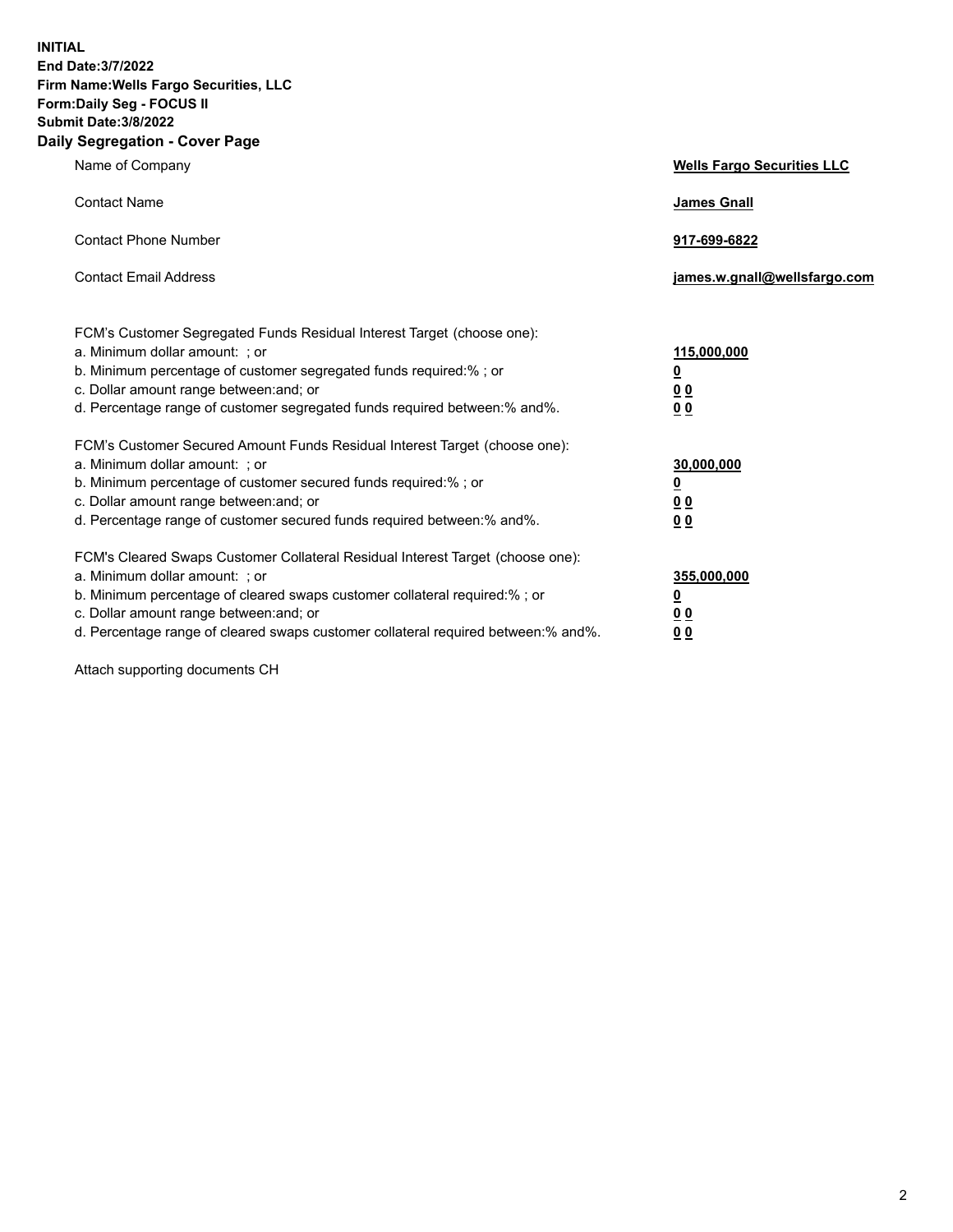**INITIAL End Date:3/7/2022 Firm Name:Wells Fargo Securities, LLC Form:Daily Seg - FOCUS II Submit Date:3/8/2022 Daily Segregation - Secured Amounts**

Foreign Futures and Foreign Options Secured Amounts Amount required to be set aside pursuant to law, rule or regulation of a foreign government or a rule of a self-regulatory organization authorized thereunder **0** [7305] 1. Net ledger balance - Foreign Futures and Foreign Option Trading - All Customers A. Cash **269,618,297** [7315] B. Securities (at market) **213,774,243** [7317] 2. Net unrealized profit (loss) in open futures contracts traded on a foreign board of trade **-4,854,844** [7325] 3. Exchange traded options a. Market value of open option contracts purchased on a foreign board of trade **20** [7335] b. Market value of open contracts granted (sold) on a foreign board of trade **0** [7337] 4. Net equity (deficit) (add lines 1. 2. and 3.) **478,537,716** [7345] 5. Account liquidating to a deficit and account with a debit balances - gross amount **26,767,658** [7351] Less: amount offset by customer owned securities **-26,339,716** [7352] **427,942** [7354] 6. Amount required to be set aside as the secured amount - Net Liquidating Equity Method (add lines 4 and 5) **478,965,658** [7355] 7. Greater of amount required to be set aside pursuant to foreign jurisdiction (above) or line 6. **478,965,658** [7360] FUNDS DEPOSITED IN SEPARATE REGULATION 30.7 ACCOUNTS 1. Cash in banks A. Banks located in the United States **108,434,644** [7500] B. Other banks qualified under Regulation 30.7 **117,268,826** [7520] **225,703,470** [7530] 2. Securities A. In safekeeping with banks located in the United States **167,118,663** [7540] B. In safekeeping with other banks qualified under Regulation 30.7 **0** [7560] **167,118,663** [7570] 3. Equities with registered futures commission merchants A. Cash **-5,841,926** [7580] B. Securities **46,655,581** [7590] C. Unrealized gain (loss) on open futures contracts **33,575,034** [7600] D. Value of long option contracts **20** [7610] E. Value of short option contracts **0** [7615] **74,388,709** [7620] 4. Amounts held by clearing organizations of foreign boards of trade A. Cash **0** [7640] B. Securities **0** [7650] C. Amount due to (from) clearing organization - daily variation **0** [7660] D. Value of long option contracts **0** [7670] E. Value of short option contracts **0** [7675] **0** [7680] 5. Amounts held by members of foreign boards of trade A. Cash **228,399,781** [7700] B. Securities **0** [7710] C. Unrealized gain (loss) on open futures contracts **-58,557,293** [7720] D. Value of long option contracts **0** [7730] E. Value of short option contracts **0** [7735] **169,842,488** [7740] 6. Amounts with other depositories designated by a foreign board of trade **0** [7760] 7. Segregated funds on hand **0** [7765] 8. Total funds in separate section 30.7 accounts **637,053,330** [7770] 9. Excess (deficiency) Set Aside for Secured Amount (subtract line 7 Secured Statement Page 1 from Line 8) **158,087,672** [7380]

- 10. Management Target Amount for Excess funds in separate section 30.7 accounts **30,000,000** [7780]
- 11. Excess (deficiency) funds in separate 30.7 accounts over (under) Management Target **128,087,672** [7785]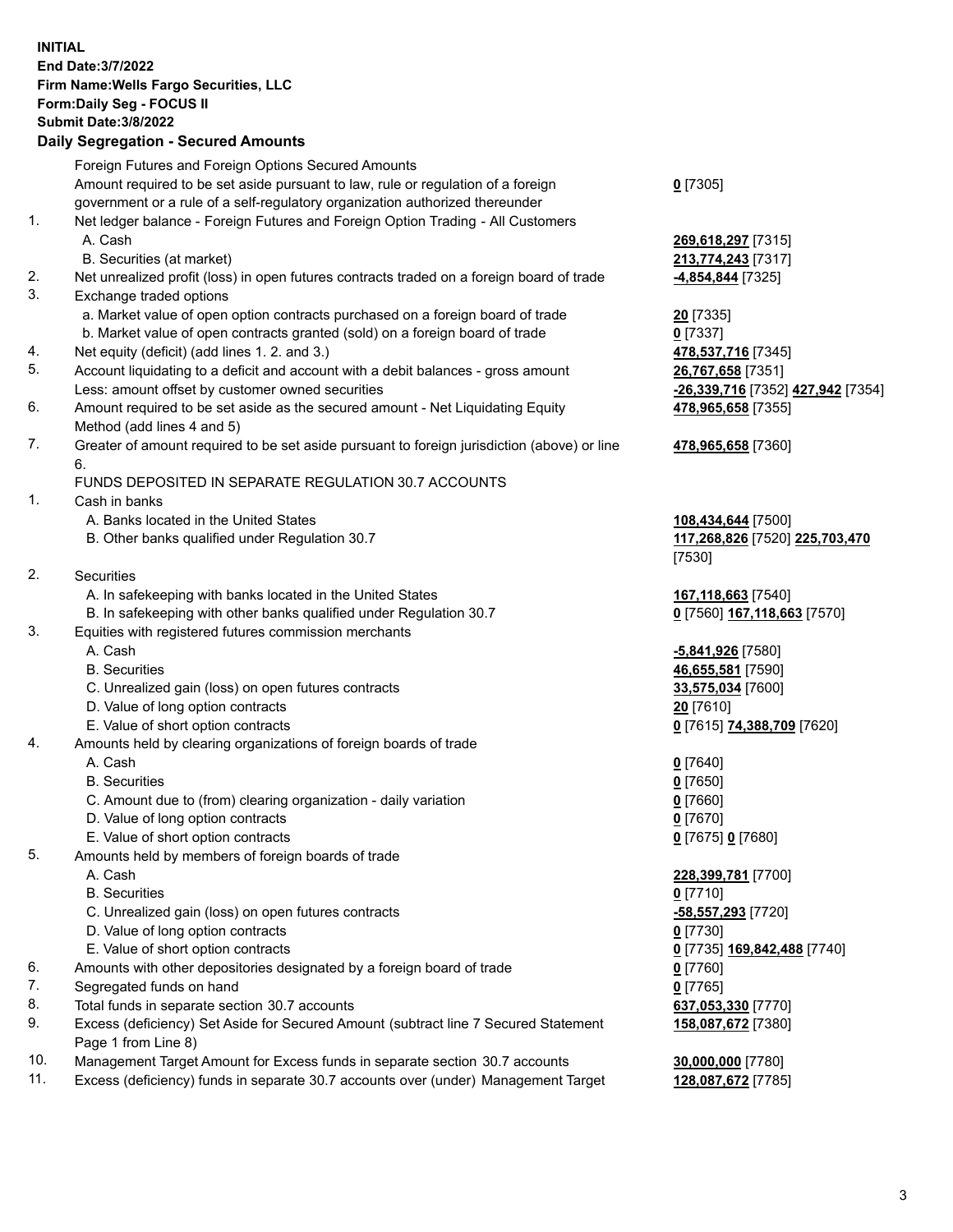**INITIAL End Date:3/7/2022 Firm Name:Wells Fargo Securities, LLC Form:Daily Seg - FOCUS II Submit Date:3/8/2022 Daily Segregation - Segregation Statement** SEGREGATION REQUIREMENTS(Section 4d(2) of the CEAct) 1. Net ledger balance A. Cash **3,994,194,726** [7010] B. Securities (at market) **1,998,306,326** [7020] 2. Net unrealized profit (loss) in open futures contracts traded on a contract market **-499,579,871** [7030] 3. Exchange traded options A. Add market value of open option contracts purchased on a contract market **2,268,757,407** [7032] B. Deduct market value of open option contracts granted (sold) on a contract market **-2,157,774,008** [7033] 4. Net equity (deficit) (add lines 1, 2 and 3) **5,603,904,580** [7040] 5. Accounts liquidating to a deficit and accounts with debit balances - gross amount **325,837,898** [7045] Less: amount offset by customer securities **-323,613,479** [7047] **2,224,419** [7050] 6. Amount required to be segregated (add lines 4 and 5) **5,606,128,999** [7060] FUNDS IN SEGREGATED ACCOUNTS 7. Deposited in segregated funds bank accounts A. Cash **292,854,990** [7070] B. Securities representing investments of customers' funds (at market) **625,490,409** [7080] C. Securities held for particular customers or option customers in lieu of cash (at market) **247,196,738** [7090] 8. Margins on deposit with derivatives clearing organizations of contract markets A. Cash **3,003,554,808** [7100] B. Securities representing investments of customers' funds (at market) **124,307,171** [7110] C. Securities held for particular customers or option customers in lieu of cash (at market) **1,751,109,588** [7120] 9. Net settlement from (to) derivatives clearing organizations of contract markets **54,179,363** [7130] 10. Exchange traded options A. Value of open long option contracts **2,268,757,407** [7132] B. Value of open short option contracts **-2,157,774,008** [7133] 11. Net equities with other FCMs A. Net liquidating equity **0** [7140] B. Securities representing investments of customers' funds (at market) **0** [7160] C. Securities held for particular customers or option customers in lieu of cash (at market) **0** [7170] 12. Segregated funds on hand **0** [7150] 13. Total amount in segregation (add lines 7 through 12) **6,209,676,466** [7180] 14. Excess (deficiency) funds in segregation (subtract line 6 from line 13) **603,547,467** [7190] 15. Management Target Amount for Excess funds in segregation **115,000,000** [7194] **488,547,467** [7198]

16. Excess (deficiency) funds in segregation over (under) Management Target Amount Excess